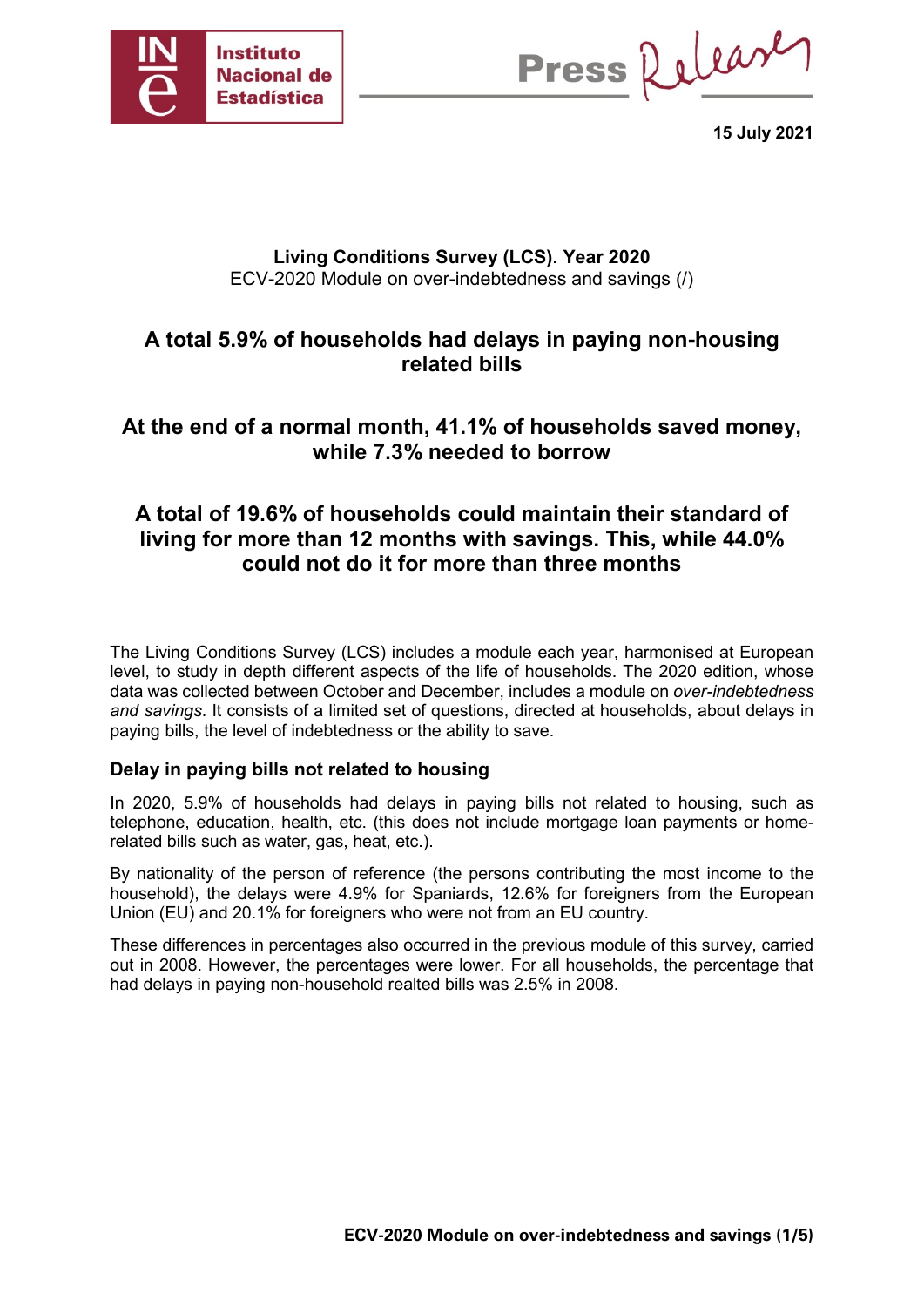

**Households according to their arrears on non-housing bills by nationality of the reference person.** Percentage

## **Savings Capacity**

-

A total of 41.1% of households saved money at the end of a typical month, while 7.3% needed to borrow money in 2020. By type of household, these percentages were 24.5% and 21.1%, respectively, in households formed by an adult with dependent children<sup>[1](#page-1-0)</sup> in charge. A total of 45.3% and 4.9% were in households with two adults without dependent children.





<span id="page-1-0"></span> $1$  A dependent child is understood to be all those under the age of 18 and economically inactive persons between the ages of 18 and 24 for whom at least one of their parents is a member of the household .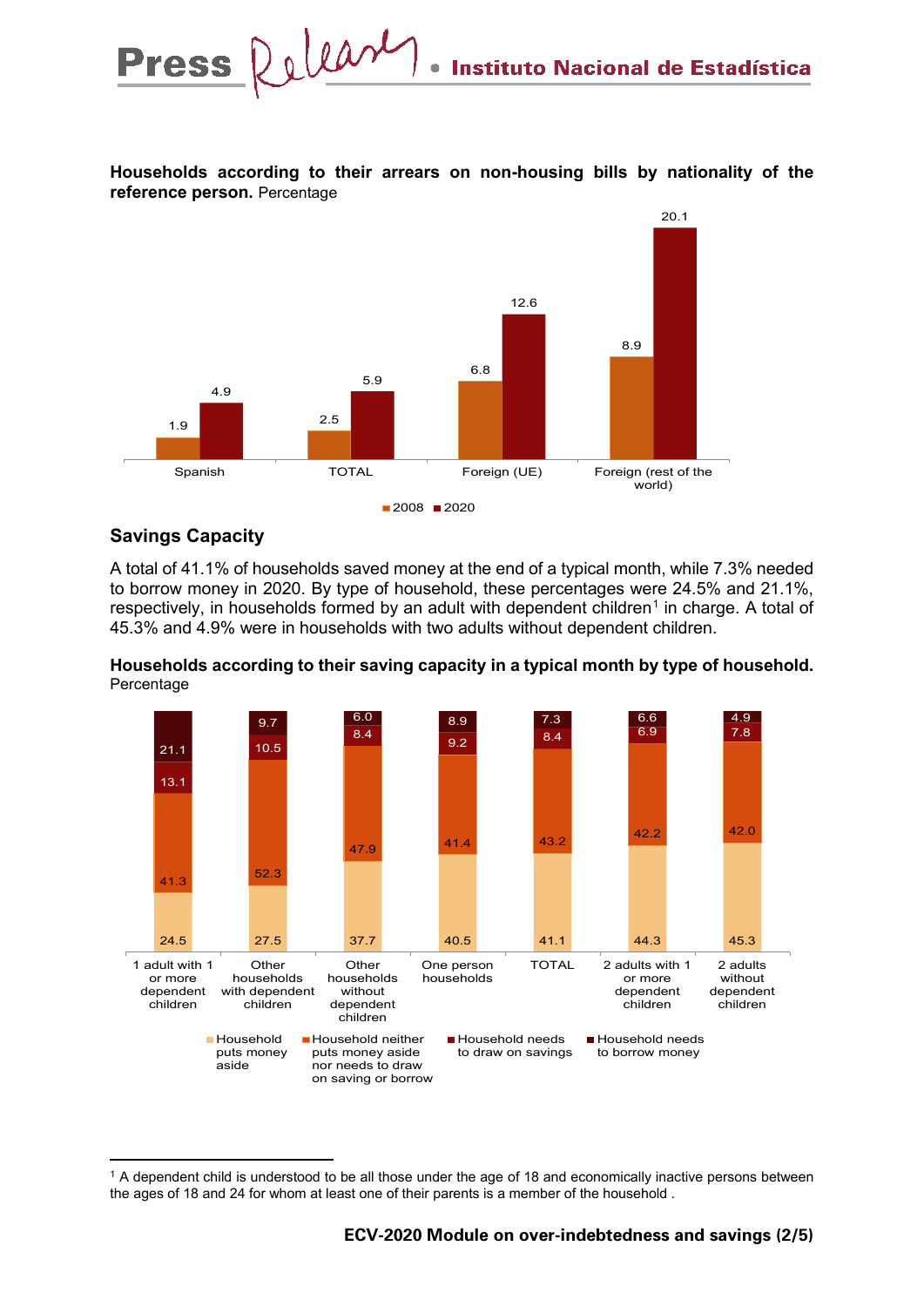#### **Debt Level**

Press Release

Excluding mortgage loans for the purchase of a main home, 2.2% of households had a high level of indebtedness in 2020 (greater than 33% of the household's net income), while 14.2% had a low level (less than 10 %).

On the other hand, 72.8% of households had no loans (except for mortgages for the purchase of a main residence).

By type of household, 6.3% of those made up of an adult with dependent children had a high level of indebtedness. The lowest percentages of high debt occurred in households without dependent children.

#### **Households according to their indebtedness level regard to household net income by type of household.** Percentage



#### **Loan Purpose**

In 2020, 12.7% of households had loans for the purchase of cars, motorcycles or other means of transport (this percentage was 15.2% in 2008).

On the other hand, 7.6% had loans for the acquisition of home goods or services (home furnishings, electrical appliances, decoration, etc.), compared to 10.0% in 2008.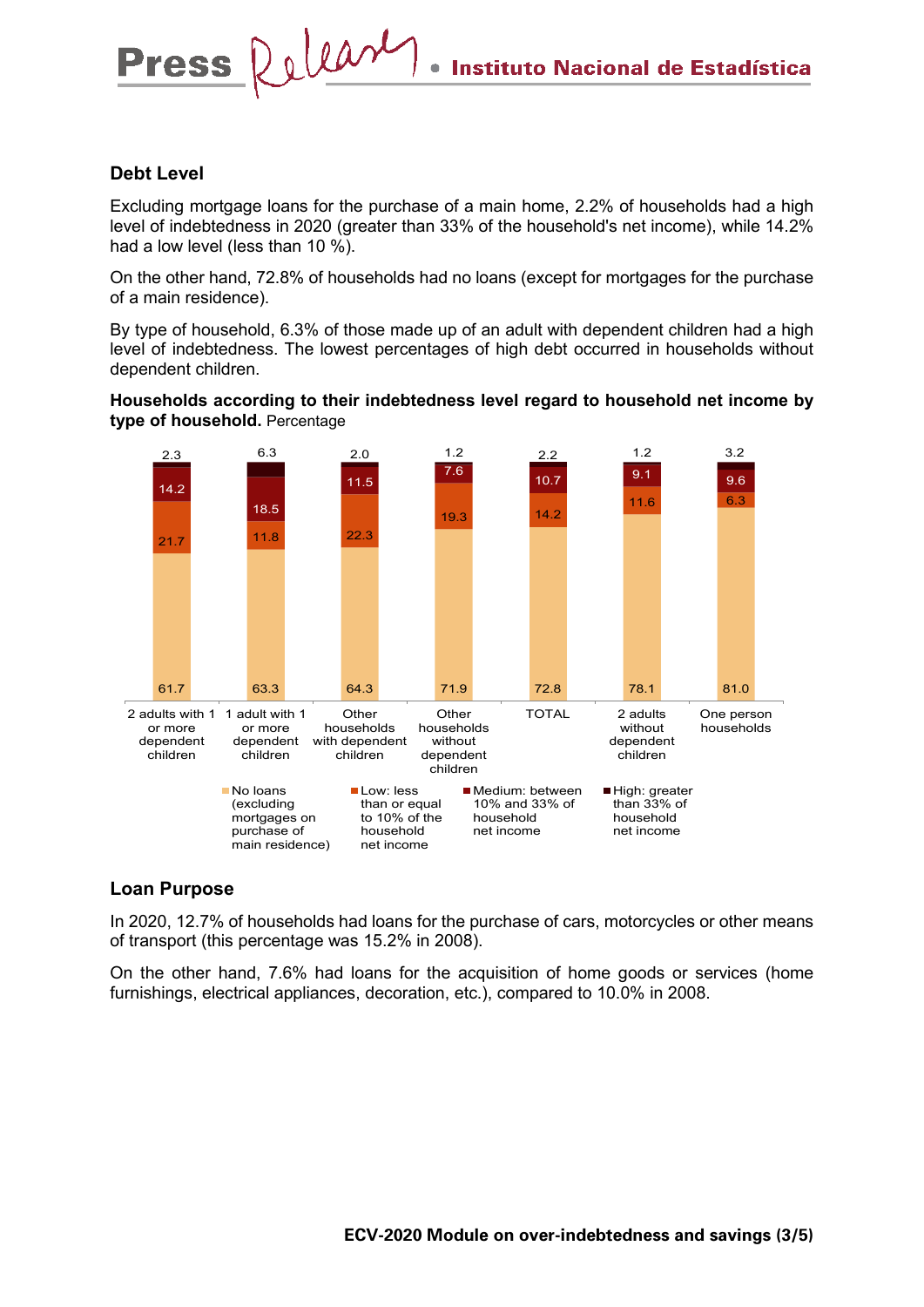#### **Ability to Maintain Standard of Living**

Press Relear

Considering the ability to maintain the same standard of living with their own savings in case the household had no income, 44.0% could manage for less than three months, compared to 19.6% who could do so for more than 12 months.

By nationality of the person of reference, non-EU foreigners would have the least ability to maintain their standard of living (78.8% would not reach three months).

**Households according to their ability to maintain the same standard of living using savings by nationality of the reference person.** Percentage



#### **Influence of COVID–19 on data collection**

No face-to-face interviews were conducted during data collection in 2020. Due to the need to replace interviews with telephone calls in order to avoid risks to the health of informants and interviewers, there was a decrease in the size of the sample, particularly in the case of new participants (households collaborate in this survey for four years).

The effective sample size of the 2020 survey was 15,043 households, compared to approximately 18,000 households that would have been reached in a data collection with typical response rates.